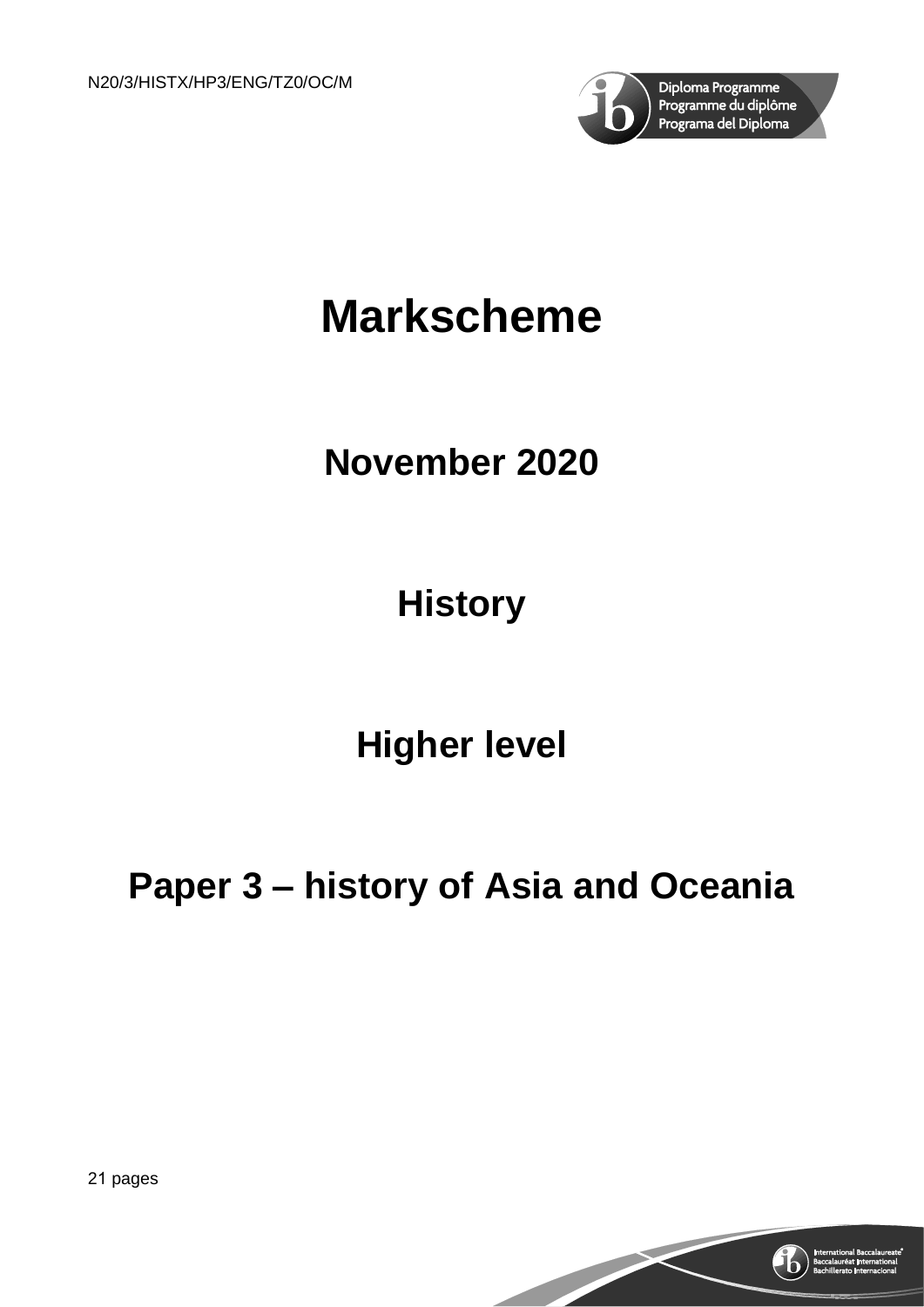No part of this product may be reproduced in any form or by any electronic or mechanical means, including information storage and retrieval systems, without written permission from the IB.

Additionally, the license tied with this product prohibits commercial use of any selected files or extracts from this product. Use by third parties, including but not limited to publishers, private teachers, tutoring or study services, preparatory schools, vendors operating curriculum mapping services or teacher resource digital platforms and app developers, is not permitted and is subject to the IB's prior written consent via a license. More information on how to request a license can be obtained from https://ibo.org/become-an-ib-school/ib-publishing/licensing/applying-for-a-license/.

Aucune partie de ce produit ne peut être reproduite sous quelque forme ni par quelque moyen que ce soit, électronique ou mécanique, y compris des systèmes de stockage et de récupération d'informations, sans l'autorisation écrite de l'IB.

De plus, la licence associée à ce produit interdit toute utilisation commerciale de tout fichier ou extrait sélectionné dans ce produit. L'utilisation par des tiers, y compris, sans toutefois s'y limiter, des éditeurs, des professeurs particuliers, des services de tutorat ou d'aide aux études, des établissements de préparation à l'enseignement supérieur, des fournisseurs de services de planification des programmes d'études, des gestionnaires de plateformes pédagogiques en ligne, et des développeurs d'applications, n'est pas autorisée et est soumise au consentement écrit préalable de l'IB par l'intermédiaire d'une licence. Pour plus d'informations sur la procédure à suivre pour demander une licence, rendez-vous à l'adresse suivante : https://ibo.org/become-an-ib-school/ib-publishing/licensing/applying-for-a-license/.

No se podrá reproducir ninguna parte de este producto de ninguna forma ni por ningún medio electrónico o mecánico, incluidos los sistemas de almacenamiento y recuperación de información, sin que medie la autorización escrita del IB.

Además, la licencia vinculada a este producto prohíbe el uso con fines comerciales de todo archivo o fragmento seleccionado de este producto. El uso por parte de terceros —lo que incluye, a título enunciativo, editoriales, profesores particulares, servicios de apoyo académico o ayuda para el estudio, colegios preparatorios, desarrolladores de aplicaciones y entidades que presten servicios de planificación curricular u ofrezcan recursos para docentes mediante plataformas digitales— no está permitido y estará sujeto al otorgamiento previo de una licencia escrita por parte del IB. En este<br>enlace encontrará más información sobre cómo solicitar una licencia: enlace encontrará más https://ibo.org/become-an-ib-school/ib-publishing/licensing/applying-for-a-license/.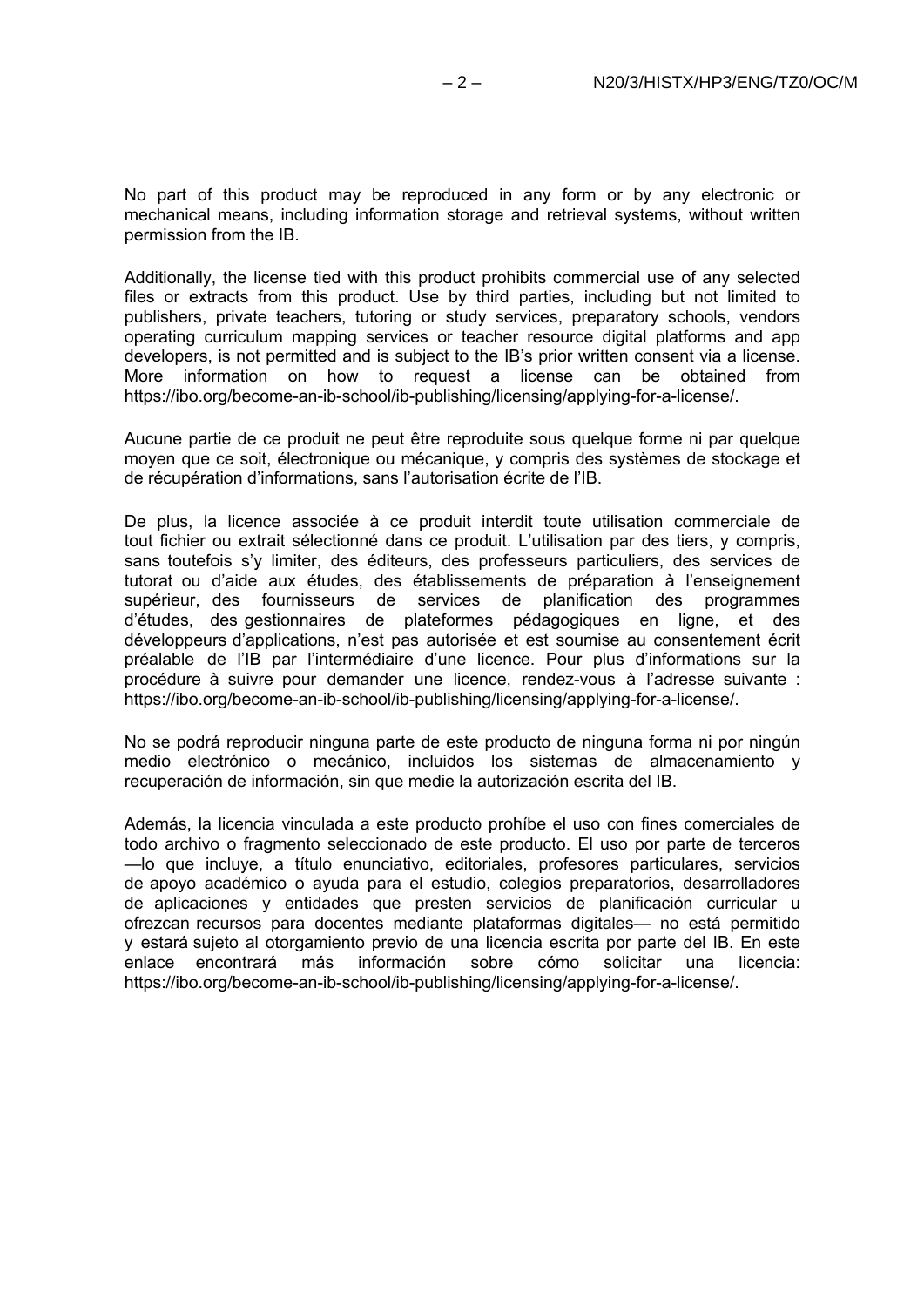Apply the markbands that provide the **"best fit"** to the responses given and **award credit wherever it is possible to do so**. If an answer indicates that the demands of the question are understood and addressed but that **not all implications are considered (for example, compare or contrast; reasons or significance; methods or success)**, then examiners should not be afraid of using the full range of marks allowed for by the markscheme. Responses that offer good coverage of some of the criteria should be rewarded accordingly.

| <b>Marks</b> | Level descriptor                                                                                                                                                                                                                                 |
|--------------|--------------------------------------------------------------------------------------------------------------------------------------------------------------------------------------------------------------------------------------------------|
| $13 - 15$    | Responses are clearly focused, showing a high degree of awareness of the demands<br>$\bullet$<br>and implications of the question. Answers are well structured, balanced and effectively<br>organized.                                           |
|              | Knowledge is detailed, accurate and relevant. Events are placed in their historical<br>context, and there is a clear understanding of historical concepts.                                                                                       |
|              | Examples used are appropriate and relevant, and are used effectively to support the<br>analysis/evaluation.                                                                                                                                      |
|              | Arguments are clear and coherent. There is evaluation of different perspectives, and this<br>evaluation is integrated effectively into the answer.                                                                                               |
|              | The answer contains well-developed critical analysis. All, or nearly all, of the main points<br>are substantiated, and the response argues to a reasoned conclusion.                                                                             |
| $10 - 12$    | The demands of the question are understood and addressed. Answers are generally<br>$\bullet$<br>well structured and organized, although there may be some repetition or lack of clarity in<br>places.                                            |
|              | Knowledge is accurate and relevant. Events are placed in their historical context, and<br>there is a clear understanding of historical concepts. Examples used are appropriate and<br>relevant, and are used to support the analysis/evaluation. |
|              | Arguments are mainly clear and coherent. There is some awareness and evaluation of<br>different perspectives.                                                                                                                                    |
|              | The response contains critical analysis. Most of the main points are substantiated, and<br>$\bullet$<br>the response argues to a consistent conclusion.                                                                                          |
| $7 - 9$      | The response indicates an understanding of the demands of the question, but these<br>$\bullet$<br>demands are only partially addressed. There is an attempt to follow a structured<br>approach.                                                  |
|              | Knowledge is mostly accurate and relevant. Events are generally placed in their<br>historical context. Examples used are appropriate and relevant.                                                                                               |
|              | The response moves beyond description to include some analysis or critical<br>commentary, but this is not sustained.                                                                                                                             |
| $4 - 6$      | The response indicates some understanding of the demands of the question. While<br>$\bullet$<br>there may be an attempt to follow a structured approach, the response lacks clarity and<br>coherence.                                            |
|              | Knowledge is demonstrated but lacks accuracy and relevance. There is a superficial<br>understanding of historical context. The answer makes use of specific examples,<br>although these may be vague or lack relevance.                          |
|              | There is some limited analysis, but the response is primarily narrative/descriptive in<br>nature, rather than analytical.                                                                                                                        |
| $1 - 3$      | There is little understanding of the demands of the question. The response is poorly<br>٠<br>structured or, where there is a recognizable essay structure, there is minimal focus on<br>the task.                                                |
|              | Little knowledge is present. Where specific examples are referred to, they are factually<br>incorrect, irrelevant or vague.                                                                                                                      |
|              | The response contains little or no critical analysis. It may consist mostly of<br>generalizations and poorly substantiated assertions.                                                                                                           |
| 0            | Response does not reach a standard described by the descriptors above.<br>$\bullet$                                                                                                                                                              |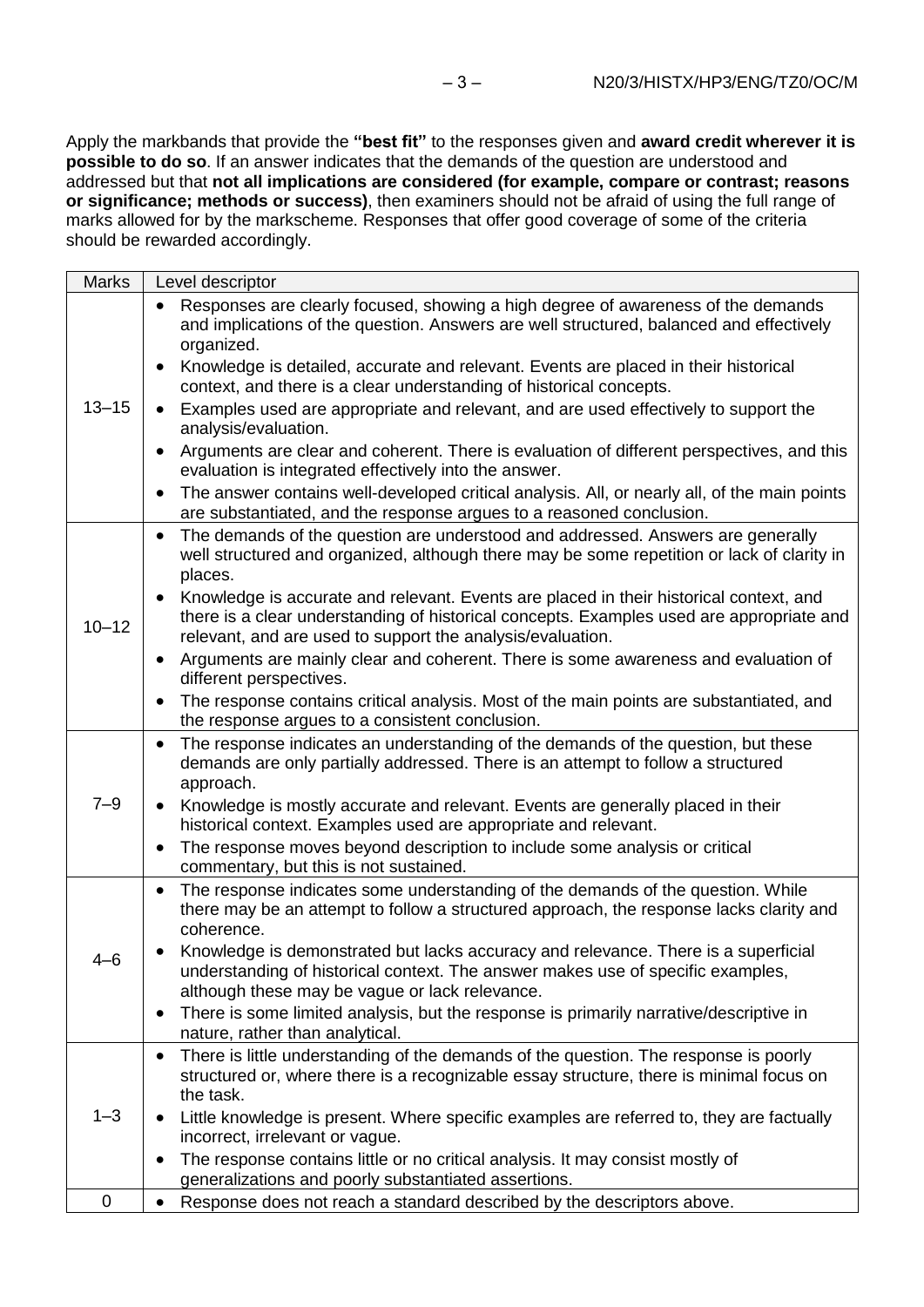## **Section 1: Trade and exchange: The Silk Road in the medieval world (750–1500)**

**1.** "The Silk Road developed because the Tang emperors wanted increased foreign trade." Discuss.

The question requires that candidates offer a considered and balanced review of the statement that the Silk Road developed because the Tang emperors wanted increased foreign trade. Candidates may discuss the nature of the Tang Dynasty and, in particular, that it was strong and open to foreign trade and ideas. This openness had led to a greater understanding of the outside world and more confidence in developing foreign relations with other countries. Candidates may also argue that it was the success of the military campaigns that led to far-reaching trade routes. Candidates may challenge the assumption in the question and suggest that the Tang wanted political and military control of these areas and trade was a means to achieve this. They could also argue that the stability of neighbouring states was an important factor in the Silk Road's development. Candidates' opinions or conclusions will be presented clearly and supported by appropriate evidence.

**2.** "Political integration was the most significant result of the Silk Road." To what extent do you agree with this statement?

The question requires that candidates consider the merits or otherwise of the statement that political integration was the most significant result of the Silk Road. Candidates may refer to the ways in which Mongol expansion brought political stability to the region. The revival of Samarkand as the trade, cultural and political centre of the Islamic world was key to this integration. Political unity was developed through tolerance towards different religious groups and the Mongols were prepared to use force to maintain peace in the longer term. Candidates may challenge the assumption in the question and argue that there were other more significant results of the Silk Road. These could include cultural interaction and the transmission of new ideas. Candidates' opinions or conclusions will be presented clearly and supported by appropriate evidence.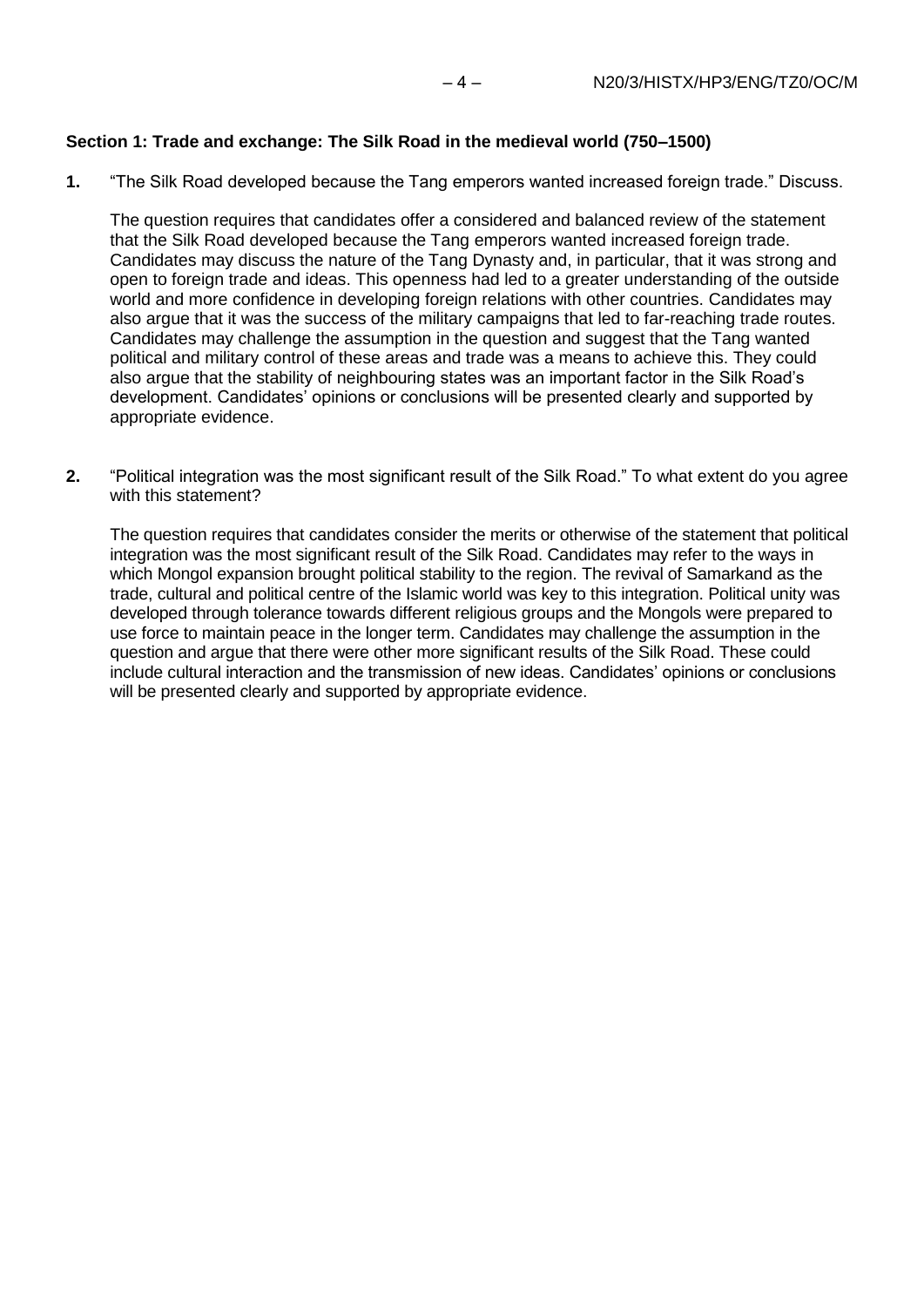## **Section 2: Japan in the Age of the Samurai (1180–1333)**

**3.** Evaluate the impact of the samurai on Japanese society and culture.

The question requires that candidates make an appraisal of the impact of the samurai on Japanese society and culture. Candidates may argue that the samurai were held in high regard in Japanese society because they were seen as honourable. The ideas of the Bushido Code, particularly those of honesty and respect, became highly influential and valued in Japanese society. The Emperor's power declined in this period and essentially the samurai dominated the government, which in turn gave them increased status and power in society. Candidates may challenge the assumption in the question and argue that other factors, such as Confucianism, had a greater impact on Japanese society and culture. Candidates' opinions or conclusions will be presented clearly and supported by appropriate evidence.

**4.** "The failure of the Mongol invasions demonstrated the military strength of Japan." To what extent do you agree with this statement?

The question requires that candidates consider the merits or otherwise of the statement that the failure of the Mongol invasions demonstrated the military strength of Japan. Candidates may challenge the assumption in the question and argue that the first invasion actually showed Japanese weaknesses, but may then go on to argue that by the second invasion the Japanese military had successfully adapted to effectively fight the Mongol invaders. The Japanese were outnumbered in the first invasion and inexperienced in methods of warfare different to their own. By the second invasion, they had constructed large forts and developed new effective tactics. Candidates may also challenge the question by arguing that it was only the typhoon winds that saved the Japanese in both invasions. Candidates' opinions or conclusions will be presented clearly and supported by appropriate evidence.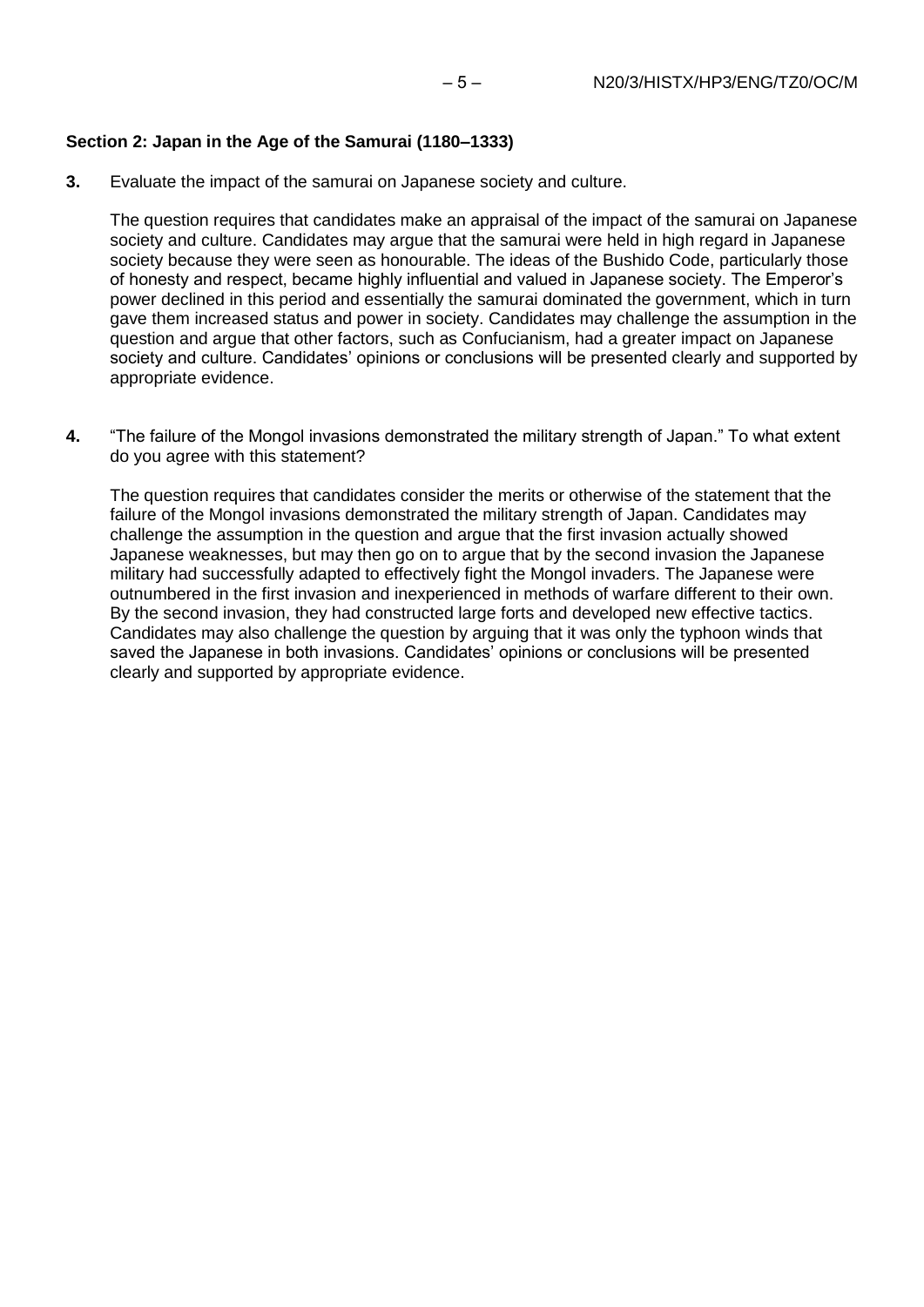## **Section 3: Exploration, trade and interaction in East Asia and South-East Asia (1405–1700)**

**5.** "The impact of European settlements on the indigenous people was entirely negative." Discuss.

The question requires that candidates offer a considered and balanced review of the statement that the impact of European settlements on the indigenous people was entirely negative. Candidates may refer to the ways the missionaries often undermined local beliefs and traditions. They may discuss the ways European culture and language was forced onto local populations. Negative economic impacts such as the exploitation of local resources and high taxation may be addressed. Candidates may give examples of localized resistance as evidence of the anger felt amongst indigenous people of their exploitation. There should be some attempt to present balance in the response and candidates may argue that developments in transportation, communications, trade and medicine could be seen as positive. Candidates' opinions or conclusions will be presented clearly and supported by appropriate evidence.

**6.** Evaluate the social and economic impact of Japan "turning in".

The question requires that candidates make an appraisal of the impact of the social and economic impact of Japan "turning in". Candidates may refer to how this led to long periods of peace and stability with few internal divisions; however, this peace actually served to undermine the social status of the samurai. Candidates may also argue that, by "turning in", Japanese culture and ideas were protected and not affected by outside influences aside from Dutch Learning, which only had limited impact on Japanese society. However, it may be argued that "turning in" also limited Japanese developments in trade, warfare and technology and that this made Japan more vulnerable to foreign invaders in the long term as it fell behind the development of western powers. Candidates' opinions or conclusions will be presented clearly and supported by appropriate evidence.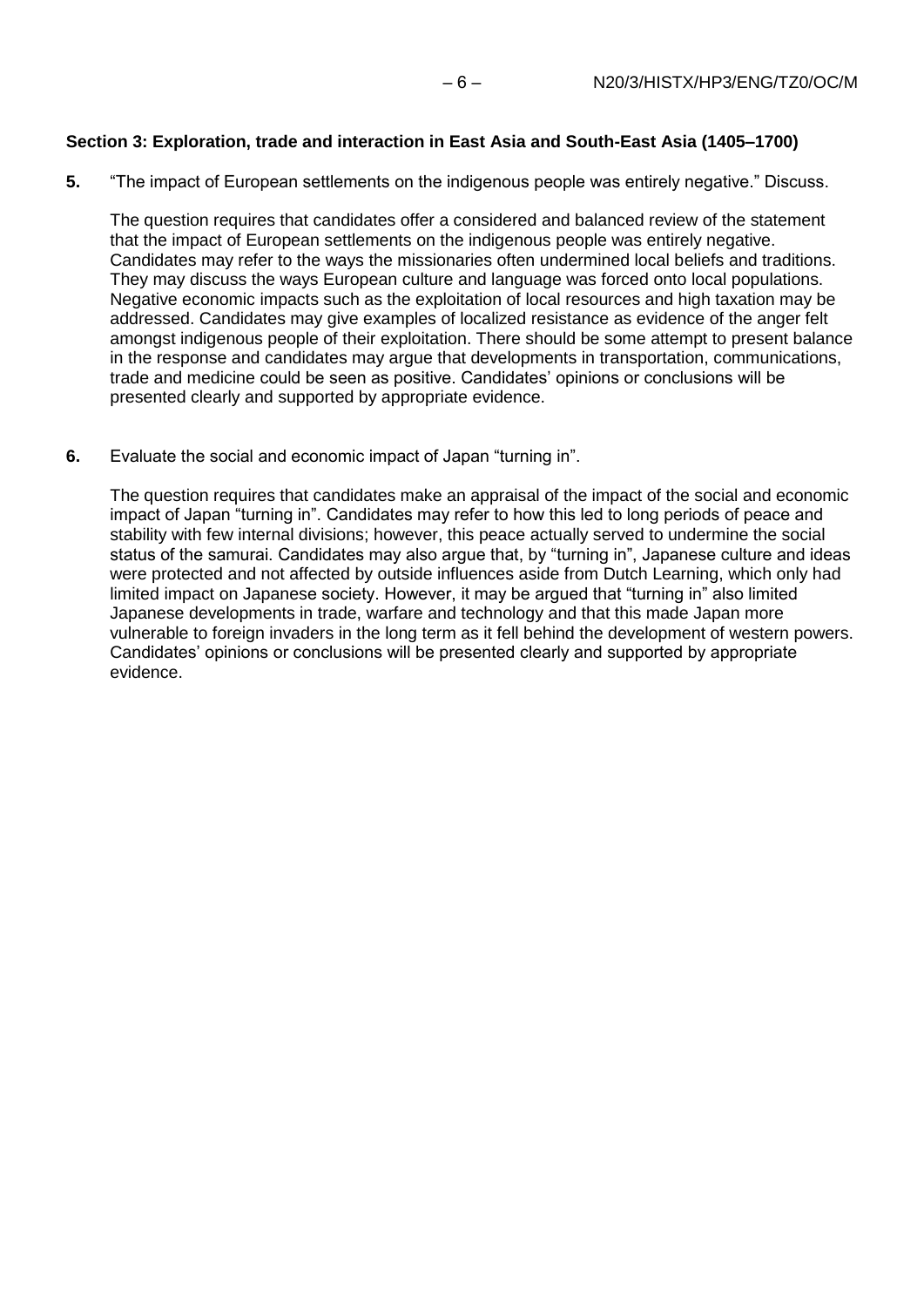#### **Section 4: The rise and fall of the Mughal Empire (1526–1712)**

**7.** Discuss the reasons for, and effects of, domestic opposition to Mughal rule in India.

The question requires that candidates offer a considered and balanced review of the reasons for, and effects of, domestic opposition to the Mughal rule. Candidates may offer equal coverage of reasons and effects, or they may prioritize their discussion of one of these aspects. However, both aspects will be a feature of the response. The reasons given for opposition may include the imposition of taxes on non-Muslims, the often autocratic and authoritarian rule by Mughals and their inability to placate the Marathas, leading to excessive warfare. Candidates may refer to the fact that initially the Rajputs and other Hindus opposed the Mughals, as they were perceived as foreigners. The effects may include a discussion of political and financial instability as well as religious tensions. Court in-fighting also led to the creation of successor states. Candidates' opinions or conclusions will be presented clearly and supported by appropriate evidence.

**8.** Evaluate the economic and cultural achievements of the Mughal Empire during the reign of Shah Jahan I (1628–1658).

The question requires that candidates make an appraisal of the reign of Shah Jahan I (1628–1658) and his economic and cultural achievements. Candidates may offer equal coverage of economic and cultural achievements, or they may prioritize their examination of one of these aspects. However, both aspects will be a feature of the response. Candidates may refer to architectural wonders, such as the Taj Mahal, Red Fort and Jama Masjid, and developments in miniature painting, textiles and Islamic calligraphy. Candidates may also discuss religious toleration during his reign. In terms of economic achievements, candidates may discuss how the Gross Domestic Product was high during his rule and coinage advanced to new levels. Other relevant interrelationships may be considered, for example the conditions of workers and peasants, but with a focus on the issue in the question. Candidates' opinions or conclusions will be presented clearly and supported by appropriate evidence.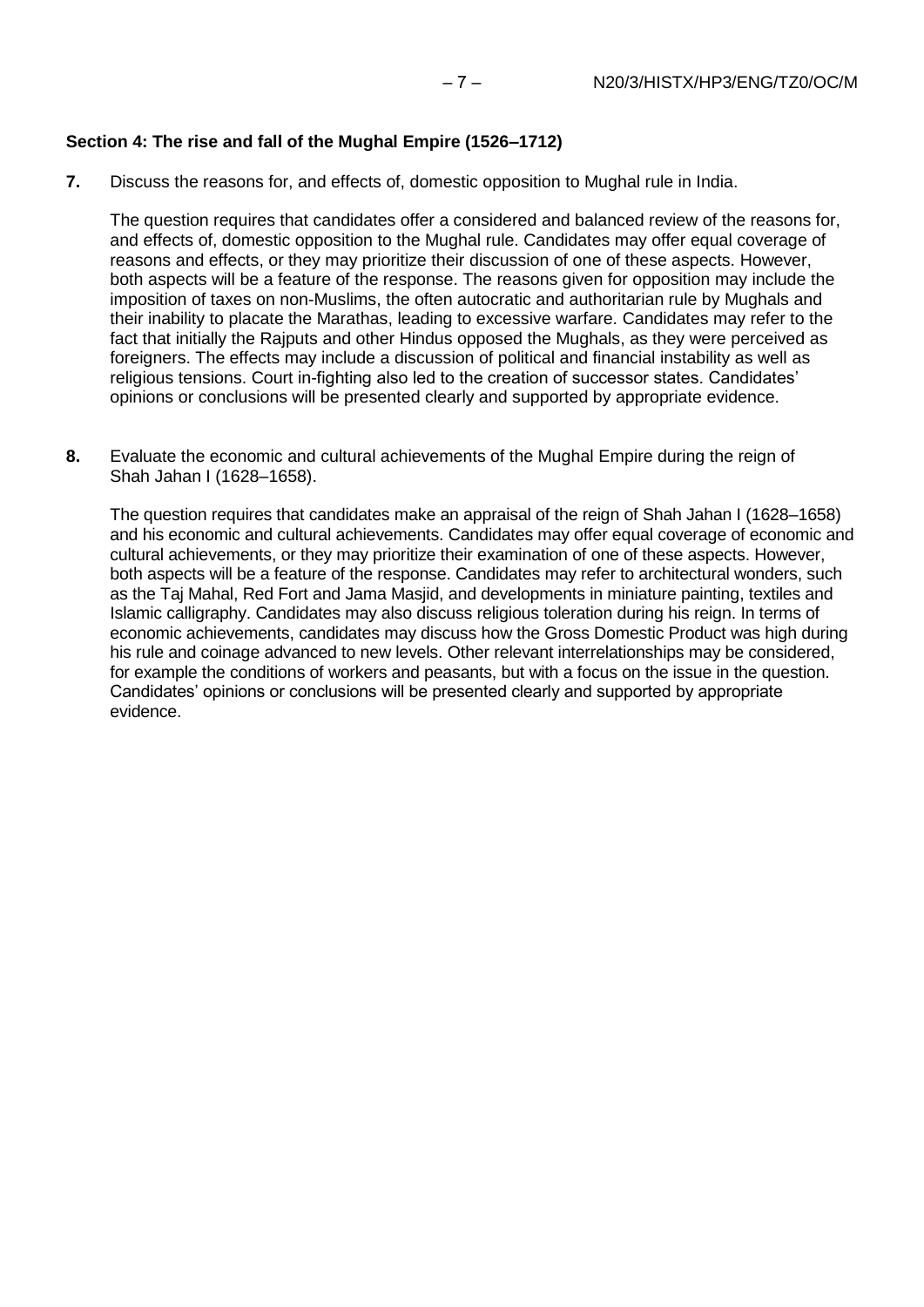## **Section 5: Colonialism and the development of nationalism in South-East Asia (c1750–1914)**

**9.** Compare and contrast the colonial systems in the Dutch East Indies and French Indo-China.

The question requires that candidates give an account of the similarities and differences between colonial systems in the Dutch East Indies and French Indo-China, referring to both throughout. There does not need to be an equal number of each. Candidates may refer to the assimilation, or not, of local culture by the colonists, changes in governance, political practices as well as economic, social and religious policies of the colonists. Rigid social hierarchy existed between the colonists and the locals. Both colonial governments implemented forced cultivation and economically exploited their colonies, leading to a drain of wealth and in some cases famine. However, the Dutch introduced the Ethical Policy in 1901 which, to an extent, did consider the welfare of the locals. The French in the same year introduced *corvée* or unpaid labour*.* Candidates' opinions or conclusions will be presented clearly and supported by appropriate evidence.

## **10.** Examine the effects of the Spanish-American War (1898) in the Philippines.

The question requires that candidates consider the interrelationship between the Spanish-American War and its effects on the Philippines. Effects may extend beyond the timeframe, but they must be clearly linked to the issue raised in the question. Candidates may refer to the removal of Spanish rule from the islands, and the political, social and economic impact of this may be considered. The war also marked the emergence of the US as a power in the region, as the Philippines became a part of the United States. Military force was used by the US to put down rebellions by the Filipinos who had hoped to achieve independence after the end of Spanish rule. The Spanish-American War and its aftermath delayed Philippine independence until after the Second World War. Candidates' opinions or conclusions will be presented clearly and supported by appropriate evidence.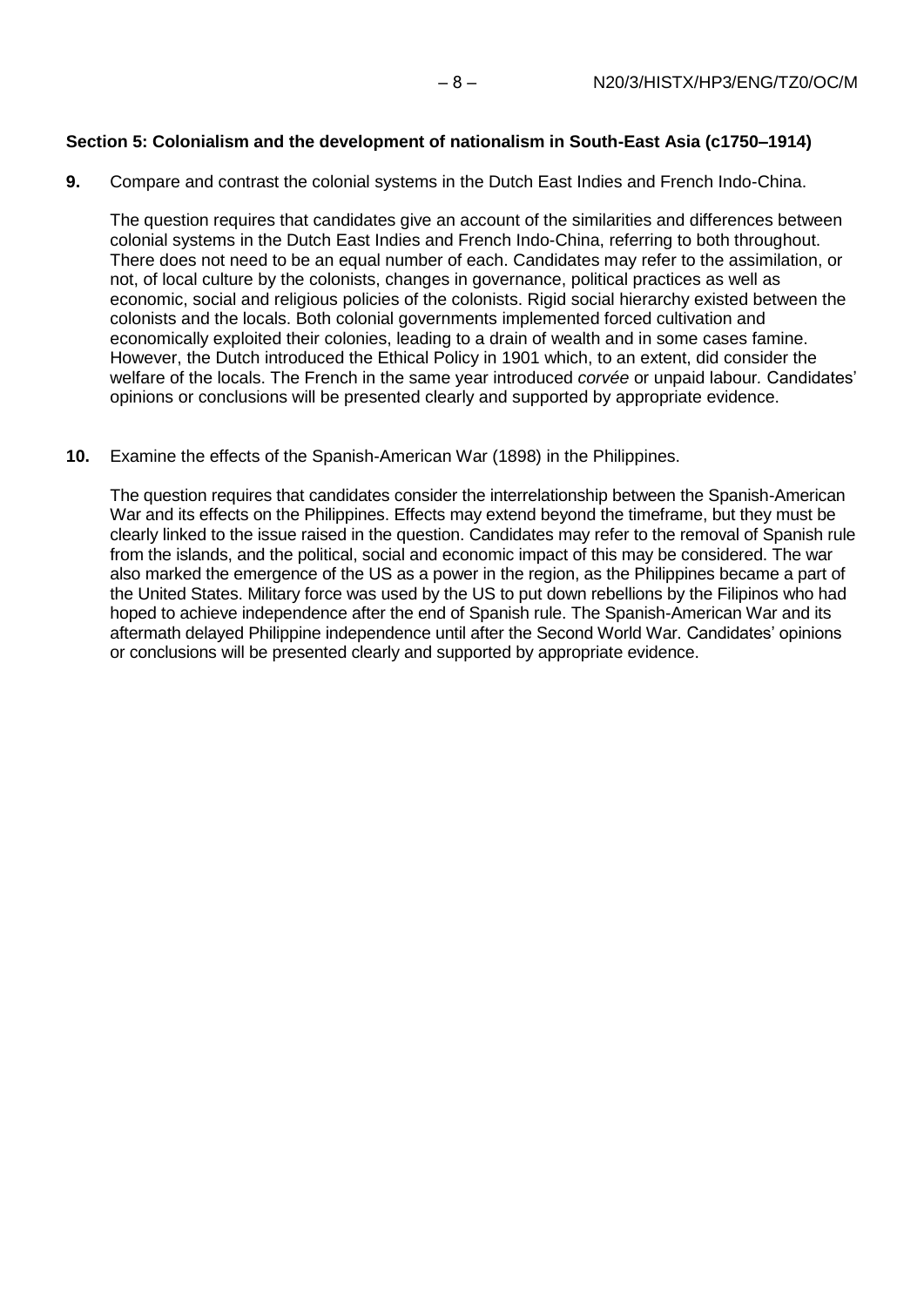## **Section 6: India, Afghanistan and Burma (1750–1919)**

**11.** "British economic policy was the main cause of the Great Revolt (Indian Mutiny) of 1857." To what extent do you agree with this statement?

The question requires that candidates consider the merits or otherwise of the statement that British economic policy was the main cause of the Great Revolt. Causes may predate the timeframe, but they must be clearly linked to the issue raised in the question. Candidates may refer to the British commercial policies and unfair trading practices, including levying high import duties on finished goods and low export duties on raw materials. Candidates may also refer to the drain of wealth, unfair land revenue policies and disruption of traditional economic structures leading to poverty and famines. Other relevant factors may be addressed, for example political policies such as the Doctrine of Lapse, widespread discontent amongst sepoys, unfair annexations, interference in local customs and racial discrimination, but with a focus on the issue in the question. Candidates' opinions or conclusions will be presented clearly and supported by appropriate evidence.

**12.** "British actions in Afghanistan were due to the fear of Russian invasion." Discuss.

The question requires that candidates offer a considered and balanced review of the statement that British actions in Afghanistan were due to fear of Russian invasion. Candidates may refer to the advancement of Tsarist Russia into Central Asia as being extremely detrimental to British political and economic interests in India. The British would be able to use Afghanistan as a buffer state against Russia. Control of Afghanistan, particularly the mountain passes, would make halting further Russian expansion in Central Asia, particularly in the direction of British India, much easier. The Khyber Pass was the land route to the east and the spice trade. Other relevant factors may be addressed, for example the control of trade routes and commerce and the fact that India and Central Asia had close ties for over 2000 years. Candidates' opinions or conclusions will be presented clearly and supported by appropriate evidence.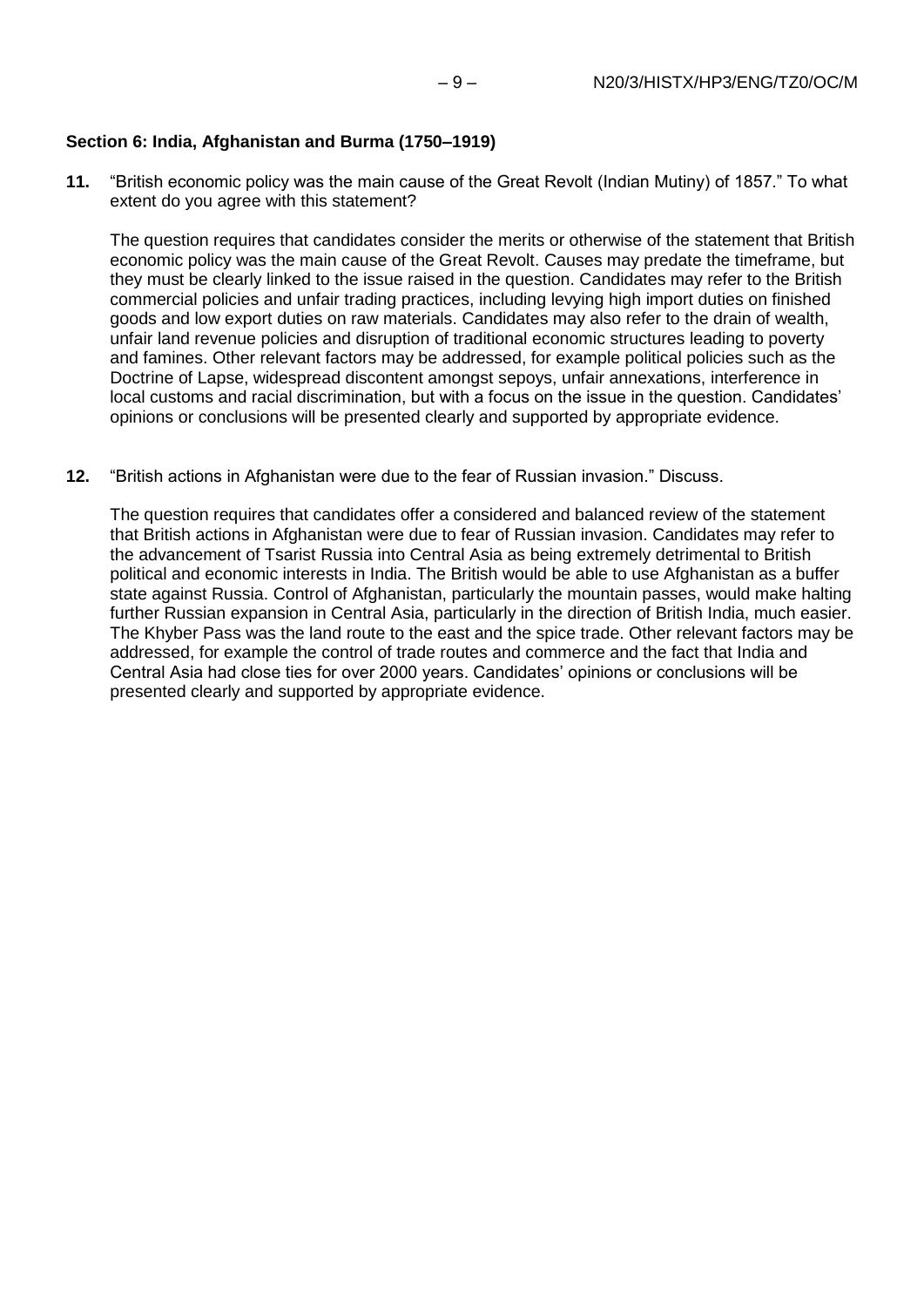#### **Section 7: Challenges to traditional East Asian societies (1700–1868)**

**13.** Evaluate the consequences of the Taiping Rebellion for Chinese society.

The question requires that candidates make an appraisal of the consequences of the Taiping Rebellion, weighing up the strengths and limitations of the results for Chinese society. Consequences may extend beyond the timeframe, but they must be clearly linked to the issue raised in the question. Candidates may offer equal coverage of strengths and limitations, or they may prioritize their evaluation of one of these aspects. However, both aspects will be a feature of the response. Candidates may refer to the growth of ideas of equality, changes in social and economic structure, the Hundred Days' Reform movement and the weakening of the Qing dynasty. Limitations may include loss of lives, destruction of fertile lands, the drain of resources and the fact that China was becoming an easy target for colonization. Candidates' opinions or conclusions will be presented clearly and supported by appropriate evidence.

**14.** "Political rather than economic factors led to the crisis of the Bakumatsu period (1853–1868)." Discuss.

The question requires that candidates offer a considered and balanced review of the statement that political factors rather than economic factors led to the crisis of the Bakumatsu period. Causes may predate the timeframe, but they must be clearly linked to the issue raised in the question. Candidates may discuss the impact of Perry's arrival on Japan and the political crisis that followed. This could include a discussion of the perceived failure of the shogun to protect Japan from foreigners, which led to the rise of factions jostling for power and eventually resulted in a coup. By 1868, the Tokugawa shogunate had collapsed and Emperor Meiji took control of the country. Economic factors discussed could include the effects of monetary upheaval produced by the opening up of Japan to foreign trade, unemployment, inflation and the breakdown of the coinage system. Candidates' opinions or conclusions will be presented clearly and supported by appropriate evidence.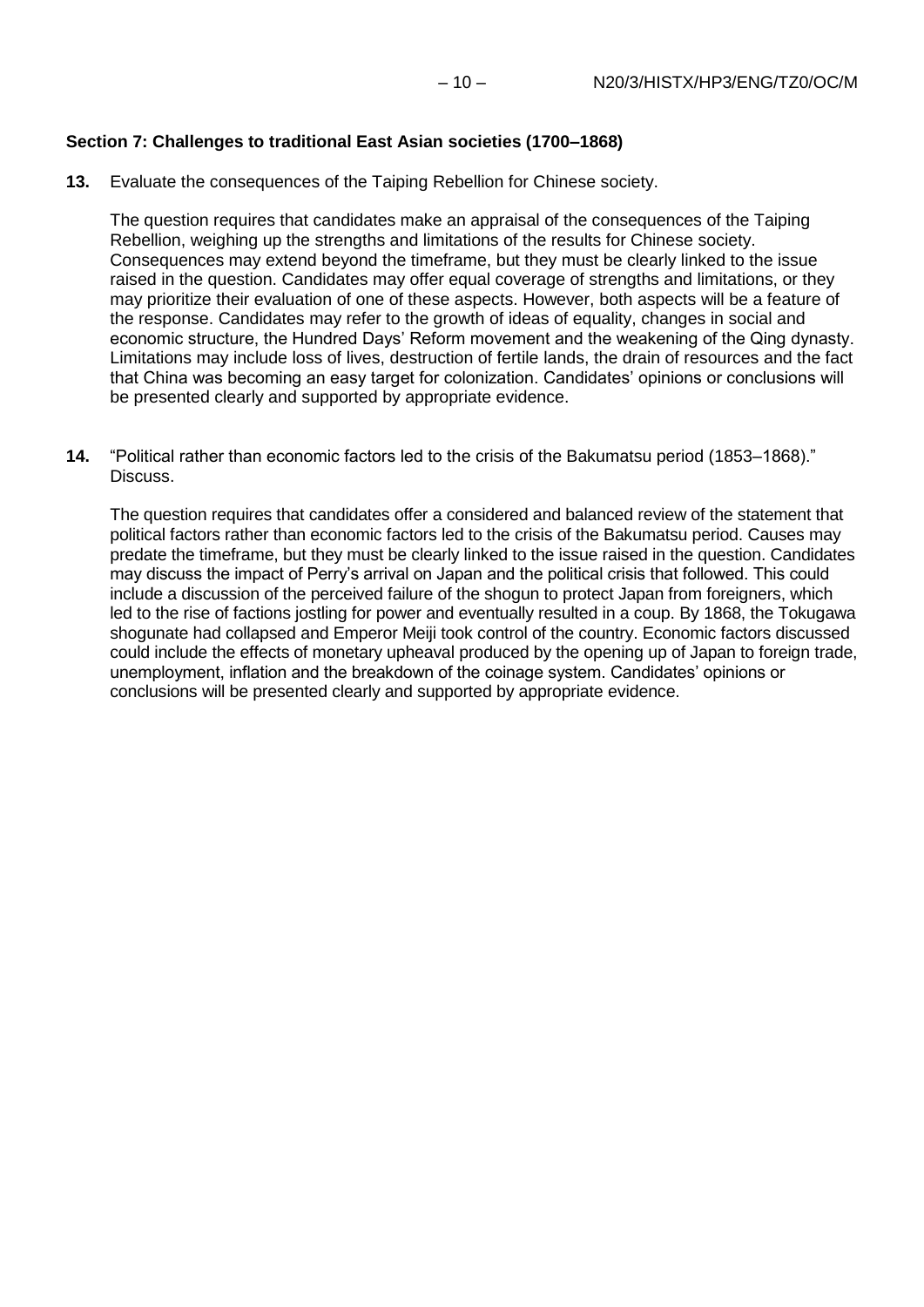### **Section 8: British colonialism and emerging national identities in Oceania (1788–1919)**

**15.** Discuss the reasons for, and impact of, the growth of cities in Australia.

The question requires that candidates offer a considered and balanced review of the reasons for, and effects of, the growth of cities in Australia. Candidates may argue that the main reason for the growth of cities were the gold rushes, which led to an influx of people from other parts of the country and overseas. Candidates may consider a wide range of social, economic and political impacts. Examples may include the creation of communities with a shared identity, an increased standard of living, developments in transportation and communications, expansion of businesses and services to meet the needs of these new communities. Candidates may also argue that there were negative impacts, such as increasing crime rates and increased racial tensions. Both parts of the question should be addressed, but there does not need to be equal coverage. Candidates' opinions or conclusions will be presented clearly and supported by appropriate evidence.

**16.** "The growth of national identity was the main factor in the development of the federation movement in Australia." Discuss.

The question requires that candidates offer a considered and balanced review of the statement that the growth of national identity was the main factor in the development of the federation movement in Australia. Candidates may refer to the ways in which a national identity had been developing as a result of the younger generation being native-born and therefore the concept of being Australian emerged. The growth of a national identity could also be seen in the arts and literature. All of this led to a desire for political representation of the whole country rather than just individual states. However, candidates may also argue that the federation movement was influenced by economic factors. Cities were better connected and there was a need to standardize tariffs to improve trade. A federal government would also be better able to respond to the increased social problems, such as the rise in crime, immigration and disease. Candidates' opinions or conclusions will be presented clearly and supported by appropriate evidence.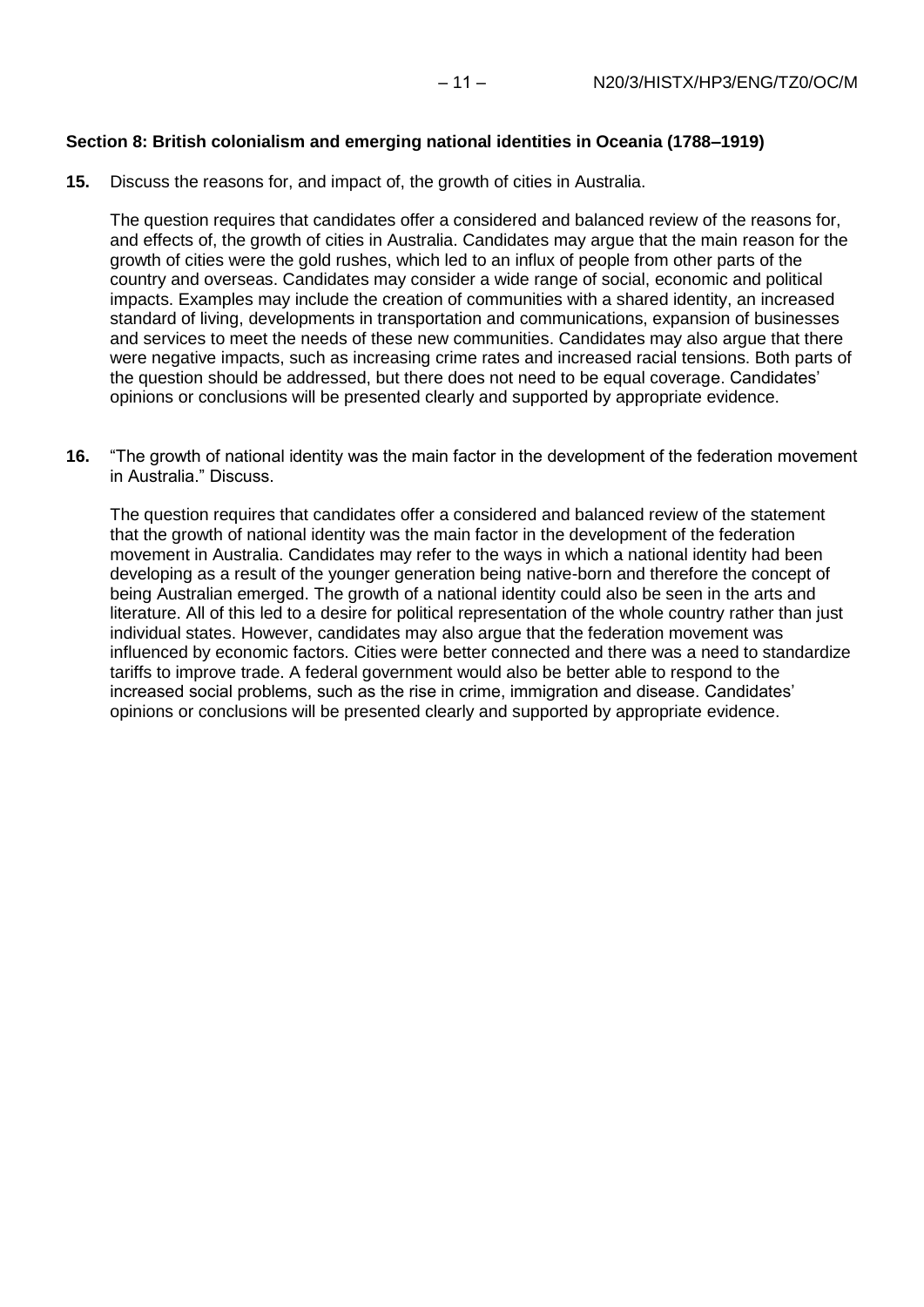#### **Section 9: Early modernization and imperial decline in East Asia (1860–1912)**

**17.** To what extent was conservative opposition the main reason for the failure of the Hundred Days' Reform (1898)?

The question requires that candidates consider the merits or otherwise of the suggestion that conservative opposition was the main reason for the failure of the Hundred Days' Reform. The conservative ruling elite condemned the reform as too radical and proposed a more moderate and gradualist course of change. Candidates may refer to the rallying of conservative forces behind the Empress Dowager, Cixi. With the army on her side, Cixi carried out a coup and imprisoned the emperor in his palace. Traditionalist Confucian scholars also considered the reforms impetuous and believed they tried to do too much too soon. The reforms also threatened the position of powerful ministers and bureaucrats. Other relevant factors may be addressed, for example the reformers' inexperience resulting in unplanned and ambitious reforms, but with a focus on the issue in the question. Candidates' opinions or conclusions will be presented clearly and supported by appropriate evidence.

**18.** "Economic gain was the main reason for the Japanese annexation of Korea (1910)." Discuss.

The question requires that candidates offer a considered and balanced review of the statement that economic gain was the main reason for the Japanese annexation of Korea in 1910. Reasons may predate the timeframe, but they must be clearly linked to the issue raised in the question. Candidates may refer to the Japanese need for cheap raw materials, human resources and the desire to open up Korea for trade with Japan. Having access to Korea's coal and iron ore deposits would significantly benefit Japan's growing industrial base. Other relevant factors may be addressed, for example Japan's desire for political dominance in the region, Japanese fear of Russian expansionism and control over Korea which would limit their influence in the region. China's control over Korea was also perceived to be detrimental to Japanese national security. Candidates' opinions or conclusions will be presented clearly and supported by appropriate evidence.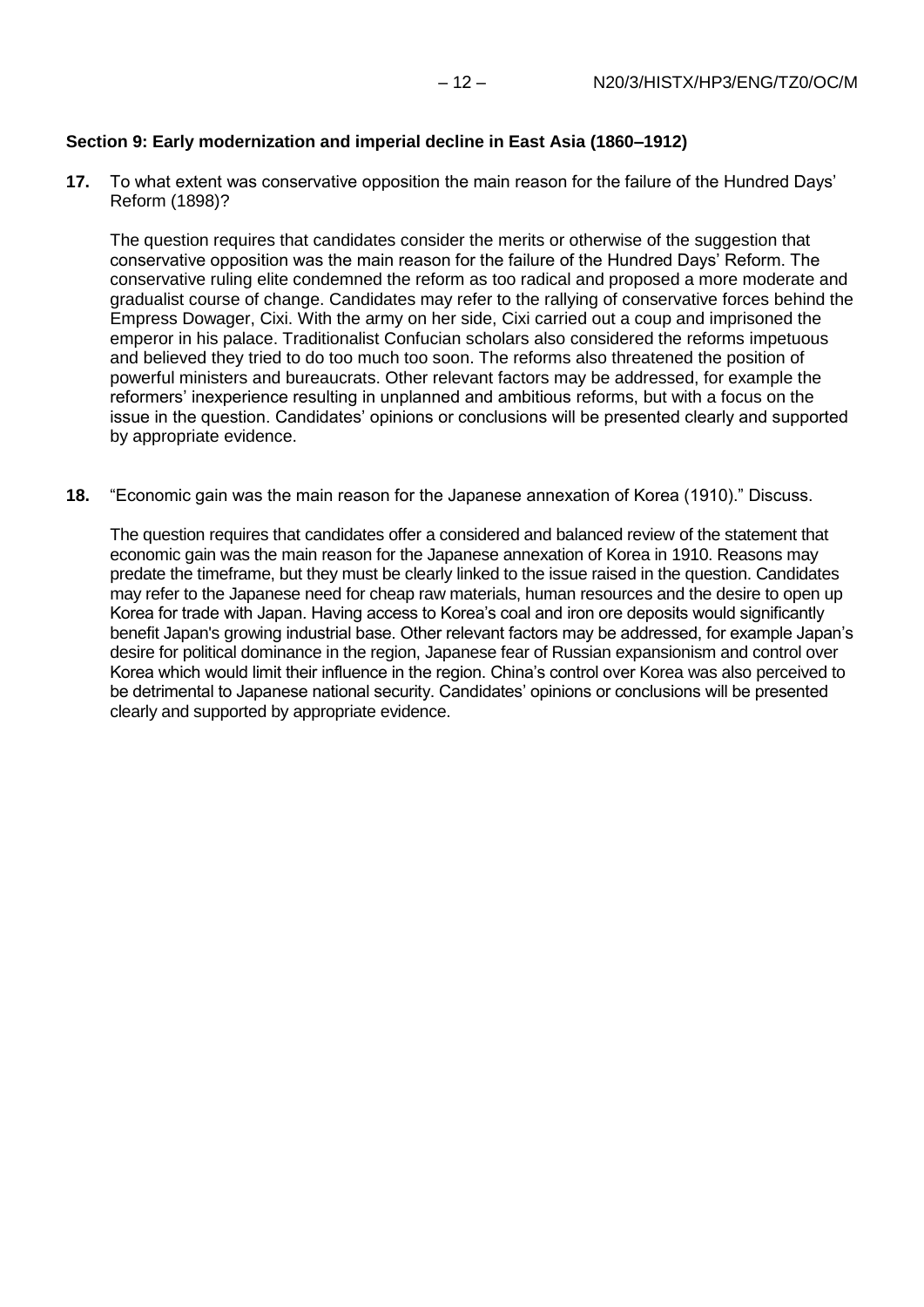## **Section 10: Nationalism and independence in India (1919–1964)**

**19.** Examine the role of the Indian National Congress in the achievement of independence in India.

The question requires that candidates consider the interrelationship between the Indian National Congress and the achievement of independence in India. Candidates may refer to the speeches, resolutions and movements introduced by the Congress, such as passive resistance and Satyagraha, non-cooperation, Purna Swaraj, Civil Disobedience and the Quit India movements. The role and work of Congress in contesting elections and forming ministries pre-independence may be addressed. The importance of Congress leaders such as Gandhi, Nehru and Patel and their actions could be looked at. Other relevant interrelationships may be considered, for example decolonization, the Atlantic Charter supporting independence of colonies and the money Britain owed to India, playing a role in the achievement of independence, but with a focus on the issue in the question. Candidates' opinions or conclusions will be presented clearly and supported by appropriate evidence.

**20.** "Separatist policies of the Muslim League led to the partition of India in 1947." To what extent do you agree with this statement?

The question requires that candidates consider the merits or otherwise of the statement that separatist policies of the Muslim League led to the partition of India. Causes may predate the timeframe, but they must be clearly linked to the issue raised in the question. Candidates may refer to the Lahore Resolution of the Muslim League outlining the Two-Nation Theory, the Day of Deliverance announced by the League when the Congress ministries resigned, Direct Action Day and the role of Jinnah and other Muslim leaders such as Iqbal and Rahmat Ali. Other relevant factors may be addressed, for example the failure of the Indian National Congress to placate the Muslims, the British policies of divide and rule and the rise of Hindu communalism, but with a focus on the issue in the question. Candidates' opinions or conclusions will be presented clearly and supported by appropriate evidence.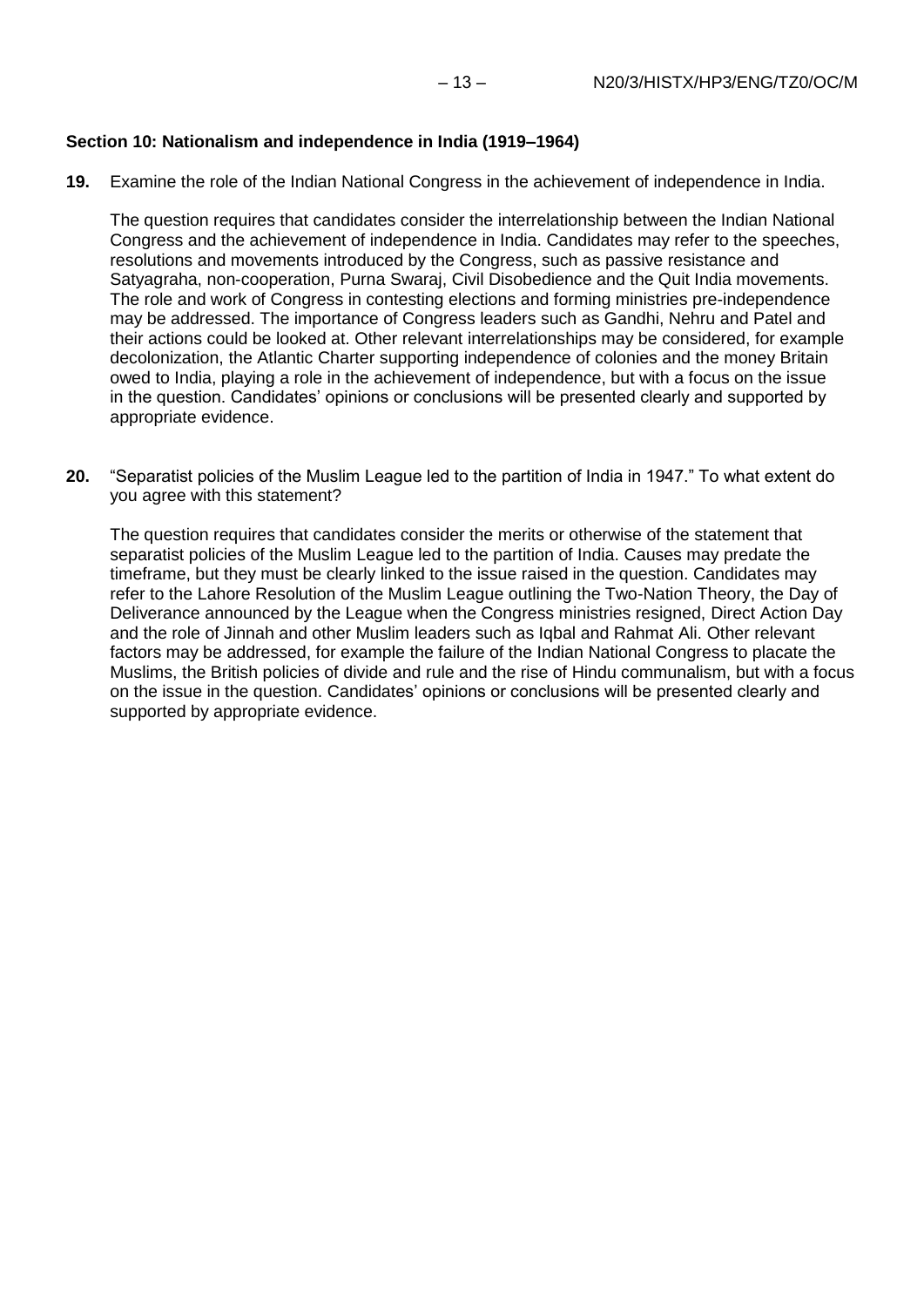**21.** Evaluate the impact of the First World War and the post-war conferences on Japan.

The question requires that candidates make an appraisal of the impact of the First World War and the post-war conferences on Japan. Candidates may argue that Japan's involvement in the Versailles Treaty and the Washington Conferences demonstrated their growing international status. At Versailles, Japan gained the Shandong province in China despite the objections from China. At the Washington Conferences, it was clear that the US and UK regarded Japan as a significant military power by imposing a 5:5:3 ratio on ship building. However, candidates may argue that both of these events triggered anger within Japan that they were not treated as an equal nation. The refusal to ratify the Racial Equality Clause at Versailles further strengthened this belief. At the Washington Conference, Shandong was also returned to China with Japan only maintaining control of the railways. Candidates may argue that this was the beginning of militarism and nationalism in Japan. Candidates' opinions or conclusions will be presented clearly and supported by appropriate evidence.

**22.** "Political and economic changes that occurred in Japan during US occupation were undermined by the reverse course (1950)." Discuss.

The question requires that candidates consider the merits or otherwise of the statement that the political and economic changes that occurred in Japan during the US occupation were undermined by the reverse course. Candidates may start their response by considering the changes that were implemented during the early years of US occupation. Political changes may include a discussion of the democratization and demilitarization of Japan, including its new constitution. Economic changes may include a discussion of land reform and attempts to weaken the power of the *zaibatsu*. As communism spread throughout Asia the US came to regard Japan as a strong ally in Asia. Candidates may discuss the impact of the Reverse Course which led to the US relaxing many of their policies towards Japan, including its previous restrictions on the *zaibatsu*. The US also now supported the rise of conservative politicians and allowed Japan to establish defence forces. Candidates' opinions or conclusions will be presented clearly and supported by appropriate evidence.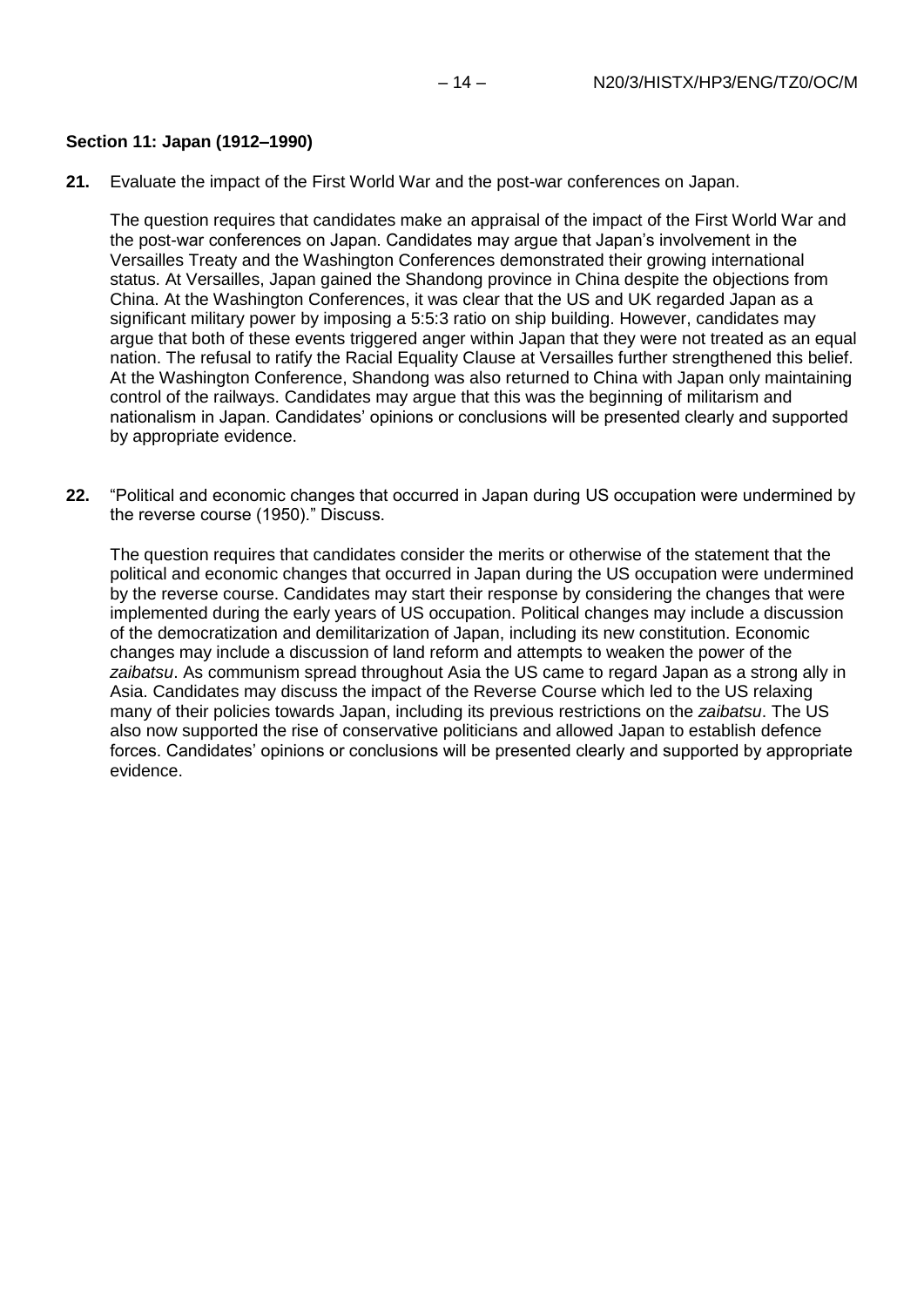#### **Section 12: China and Korea (1910–1950)**

**23.** Evaluate the importance of the Jiangxi Soviet (1931–1934) to the rise of communism in China.

The question requires that candidates consider the interrelationship between the Jiangxi Soviet and the rise of the Communist Party (CCP). Following Jiang Jieshi's purge of the CCP, they fled to Jiangxi and established a community there. Candidates may examine the ways in which the Jiangxi Soviet enabled the party to formulate and implement key policies such as land reform. It was also during the Jiangxi Soviet that the Red Army developed guerrilla tactics to respond to Jiang's Encirclement Campaigns. These tactics would prove essential to their survival in the Sino-Japanese War and the second Chinese Civil War. Candidates may also consider the significance of the Jiangxi Soviet in the rise of Mao's leadership of the party and in determining future relations with the USSR. Candidates may argue that the party's inability to defend Jiangxi in the  $5<sup>th</sup>$ Encirclement Campaign nearly decimated the party. Candidates' opinions or conclusions will be presented clearly and supported by appropriate evidence.

**24.** "The Nanjing decade (1927–1937) was a complete failure." To what extent do you agree with this statement?

The question requires that candidates consider the merits or otherwise of the statement that the Nanjing decade (1927–1937) was a complete failure. Candidates may consider a range of social, political, economic and military policies and should show examples of failures and successes. In terms of economics, candidates may refer to Jiang Jieshi's inability to address the extreme poverty experienced by the peasants, but could also argue that infrastructure in the cities, such as transportation and communication, was developed. Candidates may address the oppressive nature of the regime to argue that politically it was a failure, but they may also identify Jiang's renegotiations of the Unequal Treaties as a success. Candidates may argue that the New Life Movement was an example of a social failure as it did not address China's problems, but Jiang's banning of foot binding would be seen as a positive development. Candidates' opinions or conclusions will be presented clearly and supported by appropriate evidence.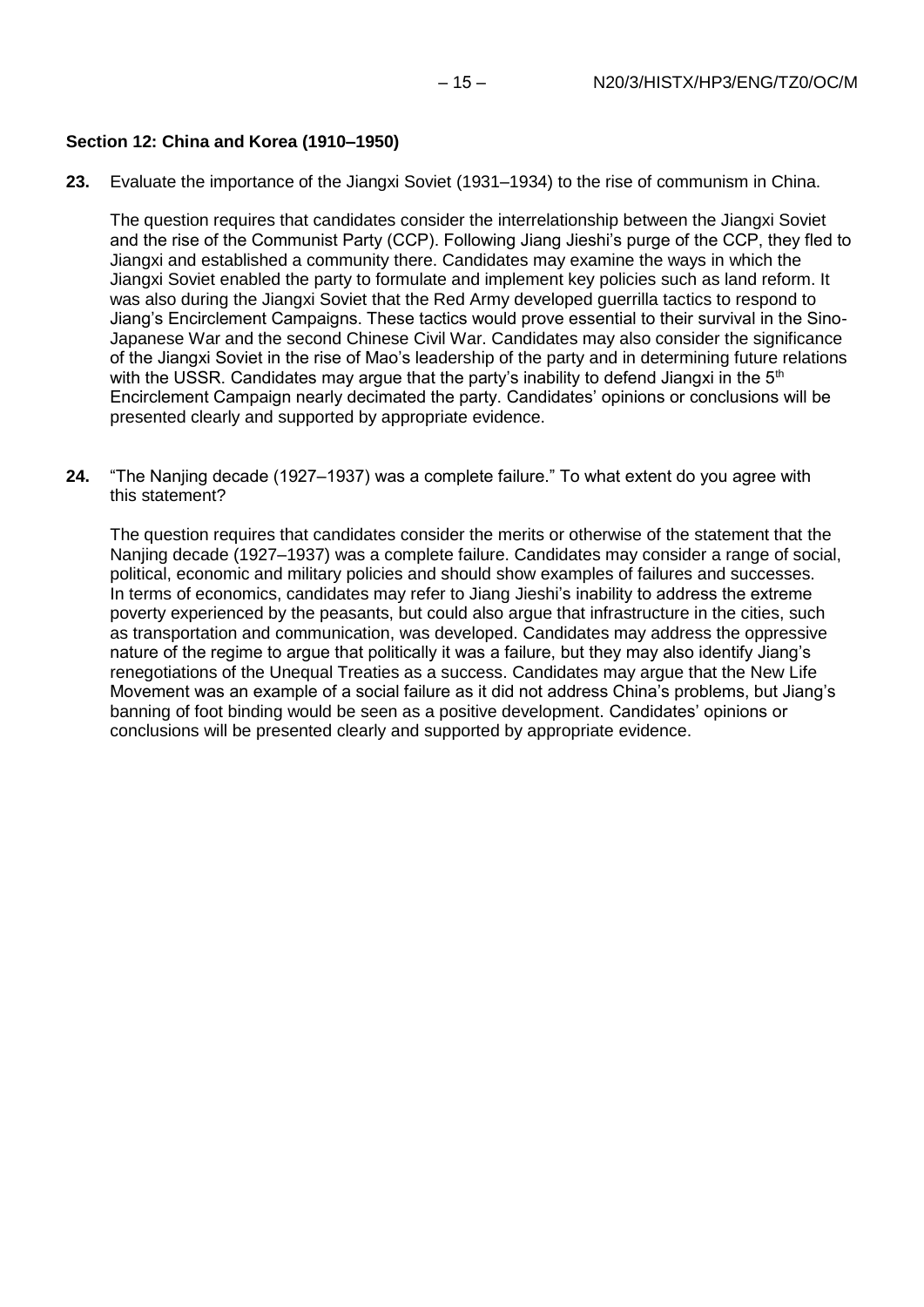## **Section 13: Impact of the Second World War on South-East Asia**

**25.** "Japanese occupation was the main reason for the growth of nationalism in the Dutch East Indies." To what extent do you agree with this statement?

The question requires that candidates consider the merits or otherwise of the statement that Japanese occupation was the main reason for the growth of nationalism in the Dutch East Indies. Candidates may refer to how the Japanese politicized the Indonesians and allowed the nationalists to develop their cause further. For example, the Japanese promoted many of the nationalist figures, such as Sukarno, to positions of power. Sukarno was even given a military force, which candidates may argue placed him in a strong position to fight for independence after the war. The Japanese also gave the Indonesian elite experience of government as the day-to-day business of running the country was left to them. At the end of the war, they did not want to relinquish this power. Candidates may challenge the assumption in the question by arguing that nationalism had already developed in the Dutch East Indies as a result of the nature of Dutch occupation. Candidates' opinions or conclusions will be presented clearly and supported by appropriate evidence.

**26.** Evaluate the political and economic impact of the Second World War on **one** country in South-East Asia, excluding the Dutch East Indies, Indochina and Malaya.

The question requires that candidates make an appraisal of the impact of the Second World War on one country in South-East Asia. Candidates should use a case study here of any South-East Asian country other than the Dutch East Indies, Indochina and Malaya and content will differ depending on the case study they have selected. In terms of political impact, candidates may consider factors such as the growth of nationalist and independence movements. They may also consider changes in foreign relations and alignments. In terms of economic impact, candidates may address the cost of the war but also changes in trade relations. There should be references to political and economic impact but there does not need to be equal coverage of both. Candidates' opinions or conclusions will be presented clearly and supported by appropriate evidence.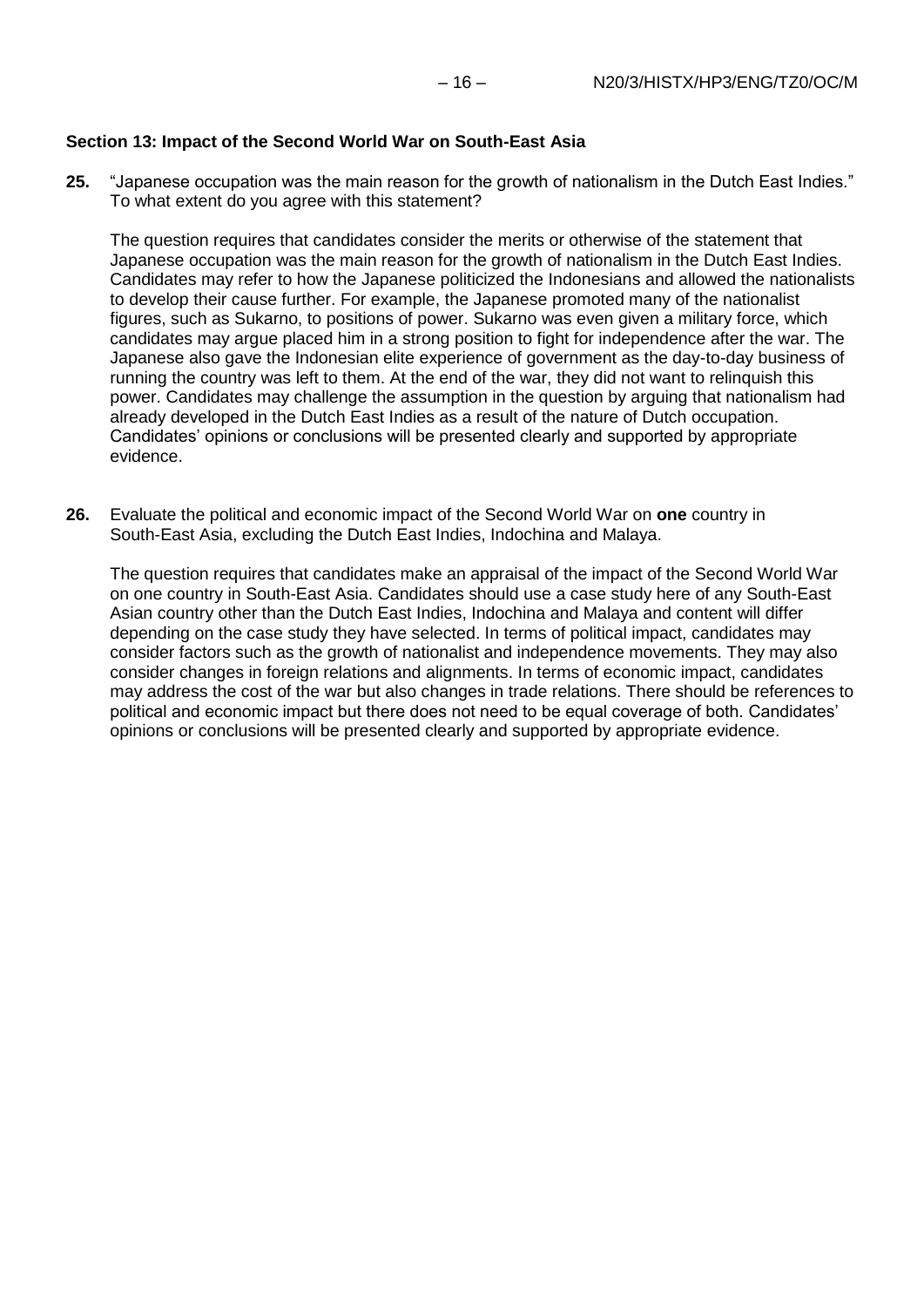## **Section 14: The People's Republic of China (1949–2005)**

**27.** "Mao Zedong's economic policies were a failure." To what extent do you agree with this statement?

The question requires that candidates consider the merits or otherwise of the statement that Mao Zedong's economic policies were a failure. Candidates should refer to Mao's key economic policies, such as Land Reform Law, the First Five-Year Plan and the Great Leap Forward. Candidates are likely to argue that these policies had different levels of success and failure. Land Reform could be seen as a successful policy as it did give the peasants land, but they were often ill-equipped and lacking experience to effectively farm. The First Five-Year Plan had numerous successes, particularly the rise in industrial production. However, candidates may argue that the introduction of collective farming was a failure. Candidates may argue that the Great Leap Forward was a complete failure and give examples such as the Backyard Steel Campaign and the Great Famine. Candidates may argue that some of these policies failed from an economic perspective, but did have social and political successes, such as greater control over the lives of the people. Candidates' opinions or conclusions will be presented clearly and supported by appropriate evidence.

**28.** To what extent had China become a global power by 1976?

The question requires that candidates consider the merits or otherwise of the claim that China had become a global power by 1976. Candidates may begin their response by considering China's international position when Mao came to power in 1949. They may then address China's involvement in conflicts, relations with other nations and developments in trade to measure the extent of its power by 1976. For example, candidates may refer to China's involvement in the Korean War during which the PLA was able to successfully push back UN forces. Candidates may discuss China's relations with the USSR and argue that the Sino-Soviet split is evidence of China standing up on its own. China's development of its first atom bomb, despite the Soviet's refusal to help, is a further example of this. Candidates may also discuss China's involvement in the Non-Alignment Movement, its improved relations with the US and eventual acceptance into the UN, development of trade as examples of China's increasing global influence. This is a broad question and whilst candidates are not expected to cover all events, there should be good coverage of the time period up to the 1970s. Candidates' opinions or conclusions will be presented clearly and supported by appropriate evidence.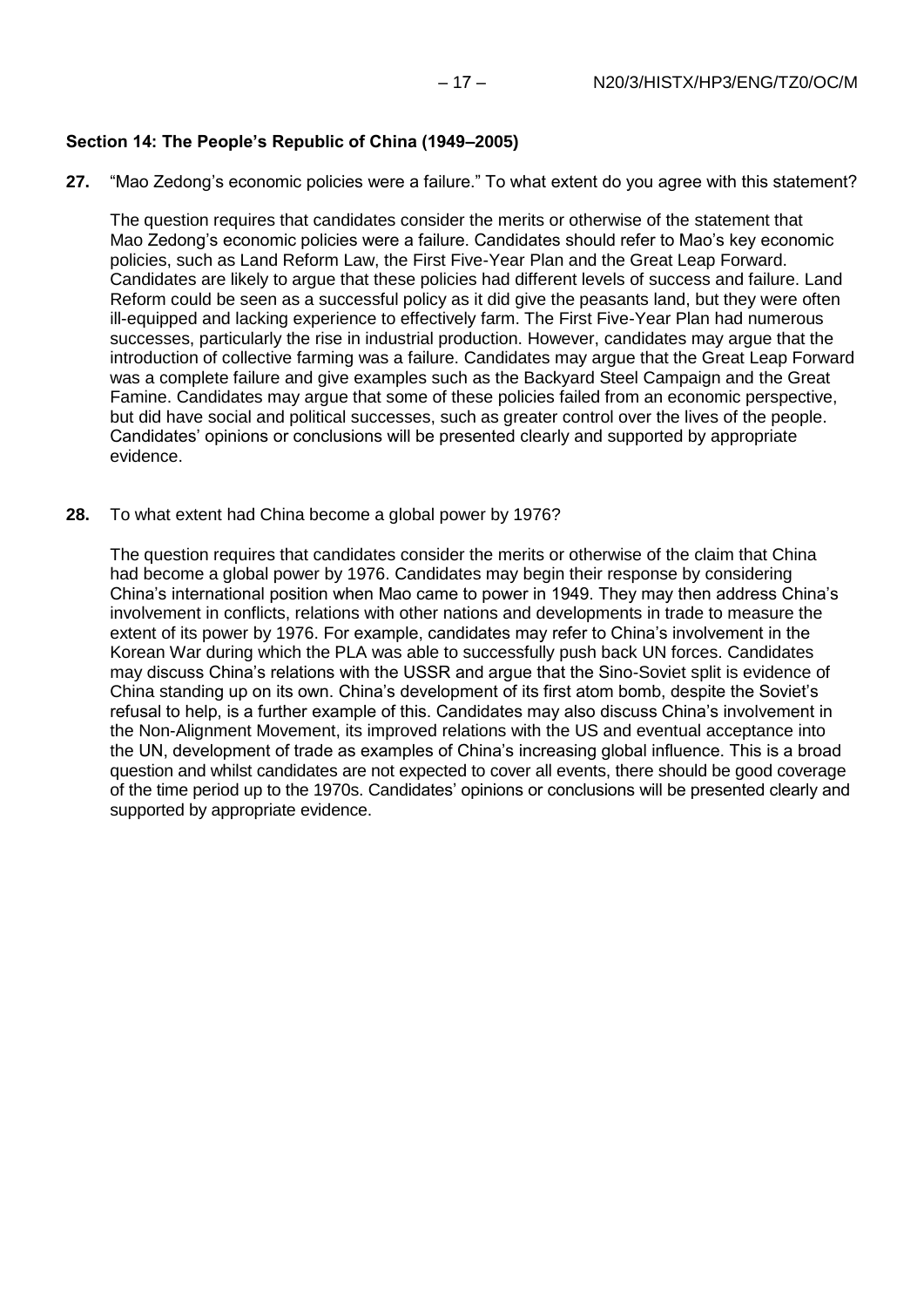### **Section 15: Cold War conflicts in Asia**

**29.** Evaluate the role of the Malayan Communist Party during the Malayan Emergency (1948–1960).

The question requires that candidates make an appraisal of the role of the Malayan Communist Party (MCP) during the Emergency, weighing up their strengths and limitations. Candidates may offer equal coverage of strengths and limitations, or they may prioritize their evaluation of one of these aspects. However, both aspects will be a feature of the response. Candidates may refer to the regrouping of the MCP militants as the MPABA. The militants carried out guerilla activities including road and rail ambushes as well as intimidation and killings of civilians. In 1949, the MPLA allied with trade unions, other political parties as well as the aboriginal population. Limitations of the MCP may include a discussion of the loss of popular support due to their violent methods. The British were also easily able to suppress the MCP and cut off their supplies through Operation Starvation. Candidates' opinions or conclusions will be presented clearly and supported by appropriate evidence.

**30.** "International involvement was significant in determining the outcome of the civil war in Afghanistan (1989–1992)." Discuss.

The question requires that candidates offer a considered and balanced review of the statement that international involvement was significant in determining the outcome of the civil war in Afghanistan. Candidates may refer to the role of Pakistan in supporting the *Mujahideen* coalition, the role of the US that permitted its funding and arms distribution to be administered initially through Pakistan and later through direct access with the *Mujahideen*, and the role of the Soviet Union in supporting the Republic of Afghanistan under President Mohammed Najibullah in Kabul. Other relevant factors may be addressed, for example the internal divisions in the regime of President Najibullah such as the opposition between the Khalq and Parcham factions, but with focus on the issue in the question. Candidates' opinions or conclusions will be presented clearly and supported by appropriate evidence.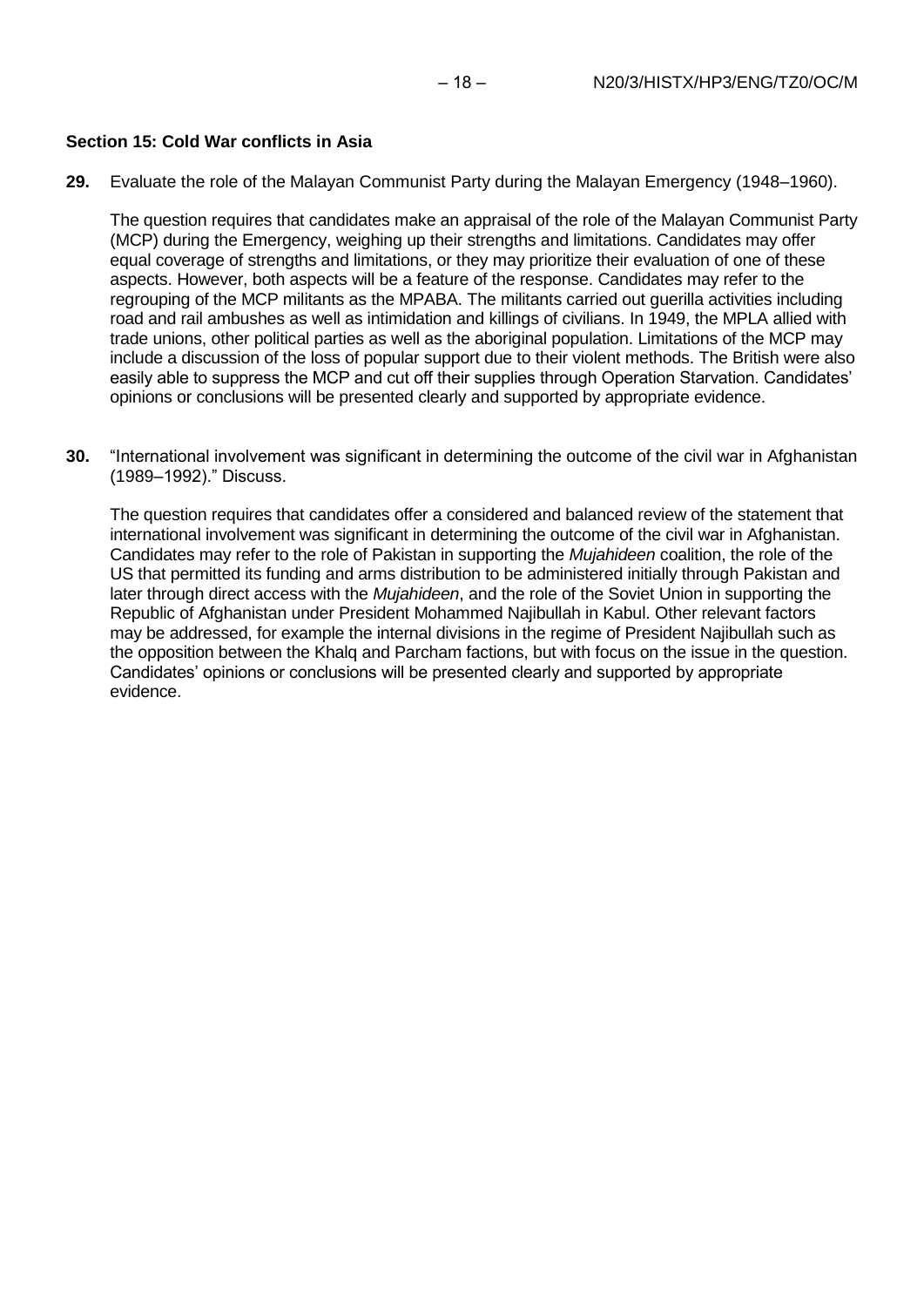#### **Section 16: Developments and challenges in South Asia after 1947**

**31.** To what extent were economic issues the most important reason for the independence of Bangladesh (1971)?

The question requires that candidates consider the merits or otherwise of the suggestion that economic issues were the main cause for the independence of Bangladesh. Candidates may refer to the unfair economic policies of West Pakistan towards East Pakistan, which was treated as a colony with an underdeveloped economy. East Pakistan earned foreign exchange by exporting jute, but this was used to industrialize West Pakistan with very little revenue allocated to East Pakistan. Cyclone management was also neglected by West Pakistan and trade was adversely affected. Candidates may challenge the question and discuss other relevant factors. These could include racial tensions between the Urdu-speaking Pakistanis and the Bengalis in East Pakistan, the Awami League's election victory not being accepted by West Pakistan and India's support of the *Mukti Bahini*. The military atrocities committed by the Pakistan army against unarmed Bengalis may also be discussed as an immediate cause. Candidates' opinions or conclusions will be presented clearly and supported by appropriate evidence.

**32.** Evaluate the political and economic developments in India under Indira Gandhi.

The question requires that candidates make an appraisal of the political and economic developments under Indira Gandhi, weighing up the strengths and limitations or otherwise of each. Candidates may offer equal coverage of political and economic developments, or they may prioritize their evaluation of one of these aspects. However, both aspects will be a feature of the response. Candidates may refer to her socialist policies including the nationalization of banks and the coal mines, the Green Revolution and the Five-Year Plans. For political developments, they may refer to the splitting of the Congress, declaration of India as a nuclear state, the constitutional amendments, the Emergency, and the Twenty Point Programme as well as Operation Bluestar. Candidates may discuss the controversial nature of these events. Accusations against Indira Gandhi of malpractices in elections led to the formation of a grand opposition alliance, the *Janta Morcha*. Candidates' opinions or conclusions will be presented clearly and supported by appropriate evidence.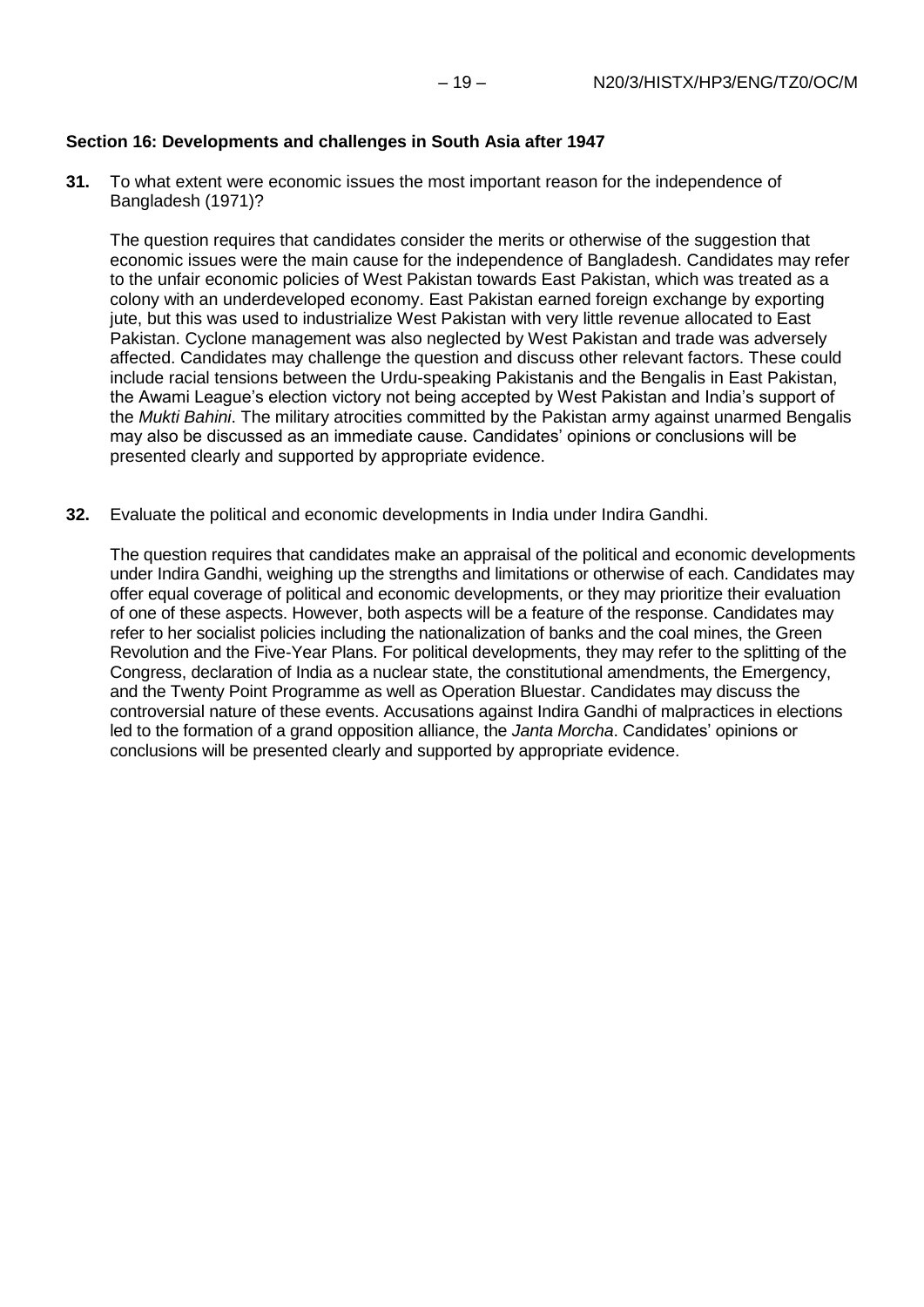#### **Section 17: Developments in Oceania after the Second World War (1945–2005)**

**33.** "Multiculturalism was the most significant development in society." Discuss with reference to **either** Australia **or** New Zealand.

The question requires that candidates offer a considered and balanced review of the statement that multiculturalism was the most significant development in society. Candidates should discuss the impact of multiculturalism on society, such as the growth in religious and ethnic diversity. Candidates may also consider the impact of multiculturalism on language, education and the arts. It could also be argued that multiculturalism led to many social problems such as racial and religious tensions. Candidates may also challenge the assumption in the question and argue that there were other significant developments that had a wider impact on society. These could include women's rights or the rights of indigenous people. Candidates' opinions or conclusions will be presented clearly and supported by appropriate evidence.

**34.** To what extent did the rise of Asian economies significantly impact the economic policies of **either** Australia **or** New Zealand?

The question requires that candidates consider the merits or otherwise of the suggestion that the rise of Asian economies significantly impacted the economic policies of **either** Australia **or**  New Zealand. Candidates may begin their response by stating that before the Second World War both countries' closest trading partner was the UK. However, following the war, trade relations changed significantly. The growth of the "Asian Tiger" economies led to stronger economic ties with these countries and both Australia and New Zealand traded more with ASEAN. Candidates may challenge the assumption in the question and argue that other factors such as the UK joining the EEC or the nationalization of key industries had a greater impact. Candidates' opinions or conclusions will be presented clearly and supported by appropriate evidence.